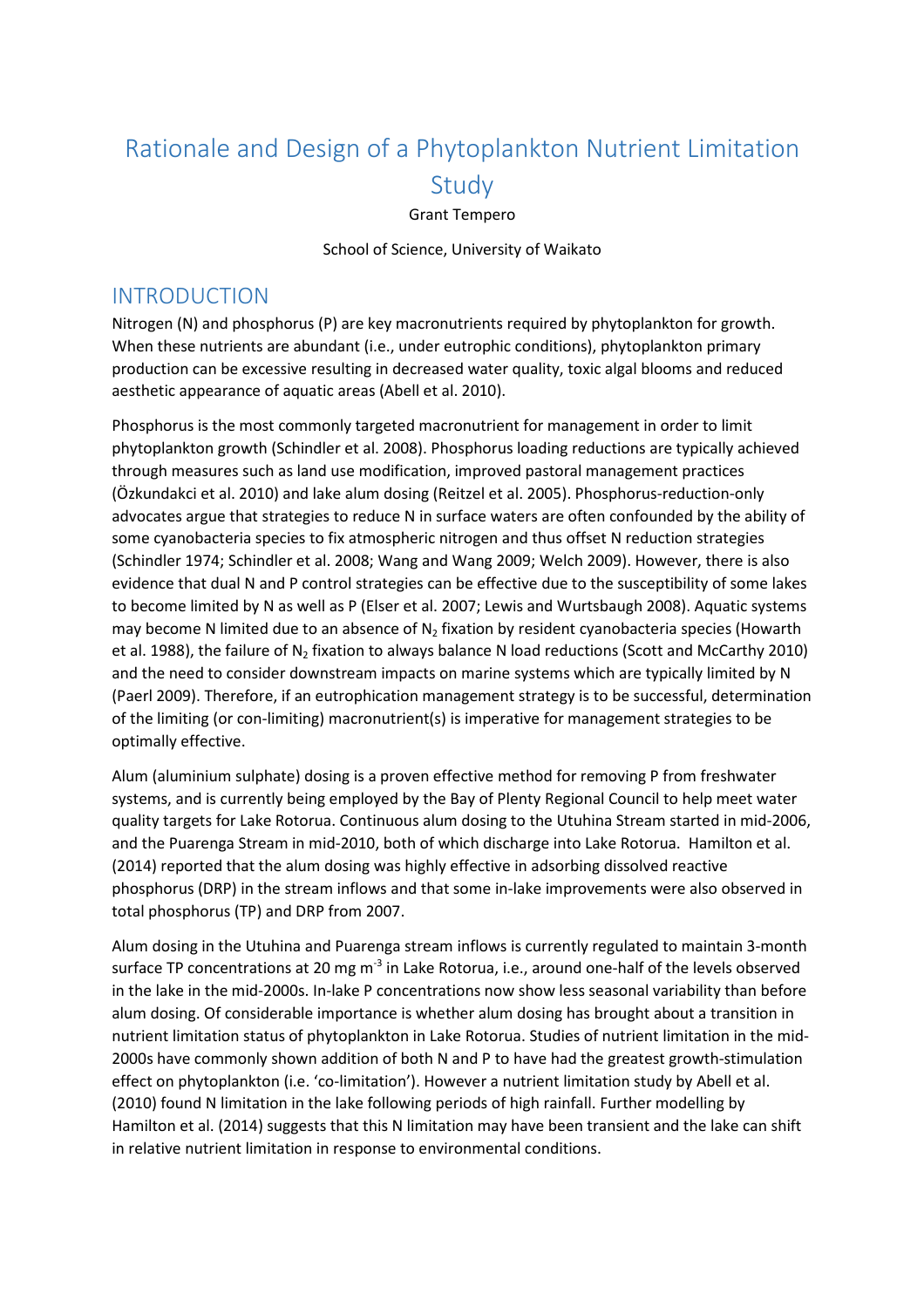Based on these findings, the Bay of Plenty Regional Council requested the University of Waikato to develop a regular, repeatable monitoring protocol to determine seasonal phytoplankton nutrient limitation in Lake Rotorua in order to maximise the impact of current nutrient management programmes such as alum dosing of the Utuhina and Puarenga stream inflows.

## STUDY OBJECTIVES

- 1. Determine the limiting macronutrient (N or P) or macronutrients (N and P) of the phytoplankton community assemblage in Lake Rotorua on a seasonal scale.
- 2. Determine the concentrations of inorganic and total nutrients in relation to phytoplankton community composition at a seasonal scale.
- 3. Based on the findings of objectives 1 and 2 make recommendations as to the alum dosing rates of the Utuhina and Puarenga stream inflows.

## PROPOSED STUDY DESIGN

Phytoplankton nutrient limitation will be assessed using three experimental assays, particulate ratios of C/P, N/P and C/N, phosphorus and nitrogen debt assays and phytoplankton growth following nutrient additions. Use of multiple assays allows for the determination of N and P status indicators as demonstrated by Rattan (2017). Assays involving the addition of combined N and P will not be conducted as these commonly result in a confounding result of nutrient co-limitation and therefore are not a cost-effective measure for nutrient limitation. Lake sampling and nutrient assays will be conducted on a seasonal basis (i.e., four times per year at 3-monthly intervals).

#### Lake Sampling

Mid-lake water samples from the surface (0.5 m depth) and hypolimnion (15 m depth) of Lake Rotorua will be taken for analysis of nutrients (TN, TP, DRP, NO<sub>3</sub>, NO<sub>2</sub> and NH<sub>4</sub>), total suspended solids and chlorophyll *a* concentrations. In addition, a CTD (conductivity, temperature, depth) profile will be conducted and 20 L of water retrieved from the surface (0.5 m depth). This water will be immediately filtered using a 100 µm net to remove large cladocerans and copepods capable of reducing phytoplankton biomass due to grazing. The samples and filtered water will then be transported back to the laboratory for analysis and use in nutrient limitation assays, respectively.

#### Carbon, Phosphorus and Nitrogen Particulate Ratios

One litre of unfiltered lake water will be provided to NIWA, Hamilton for triplicate analysis of particulate ratios of C/P, N/P and C/N.

#### Nitrogen and Phosphorus Debt Assays

Nitrogen and phosphorus debt assays will be conducted following the methodology of Rattan (2017). Nitrogen and phosphorus debt will be determined by addition of NH<sub>4</sub>Cl (final concentration 5 µmol L<sup>-</sup> <sup>1</sup>–N) and KH<sub>2</sub>PO<sub>4</sub> (final concentration 5 µmol L<sup>-1</sup>–P) to triplicate 1 L aliquots of lake water, followed by 24 h incubation in the dark at a water temperature corresponding to the site and depth of sample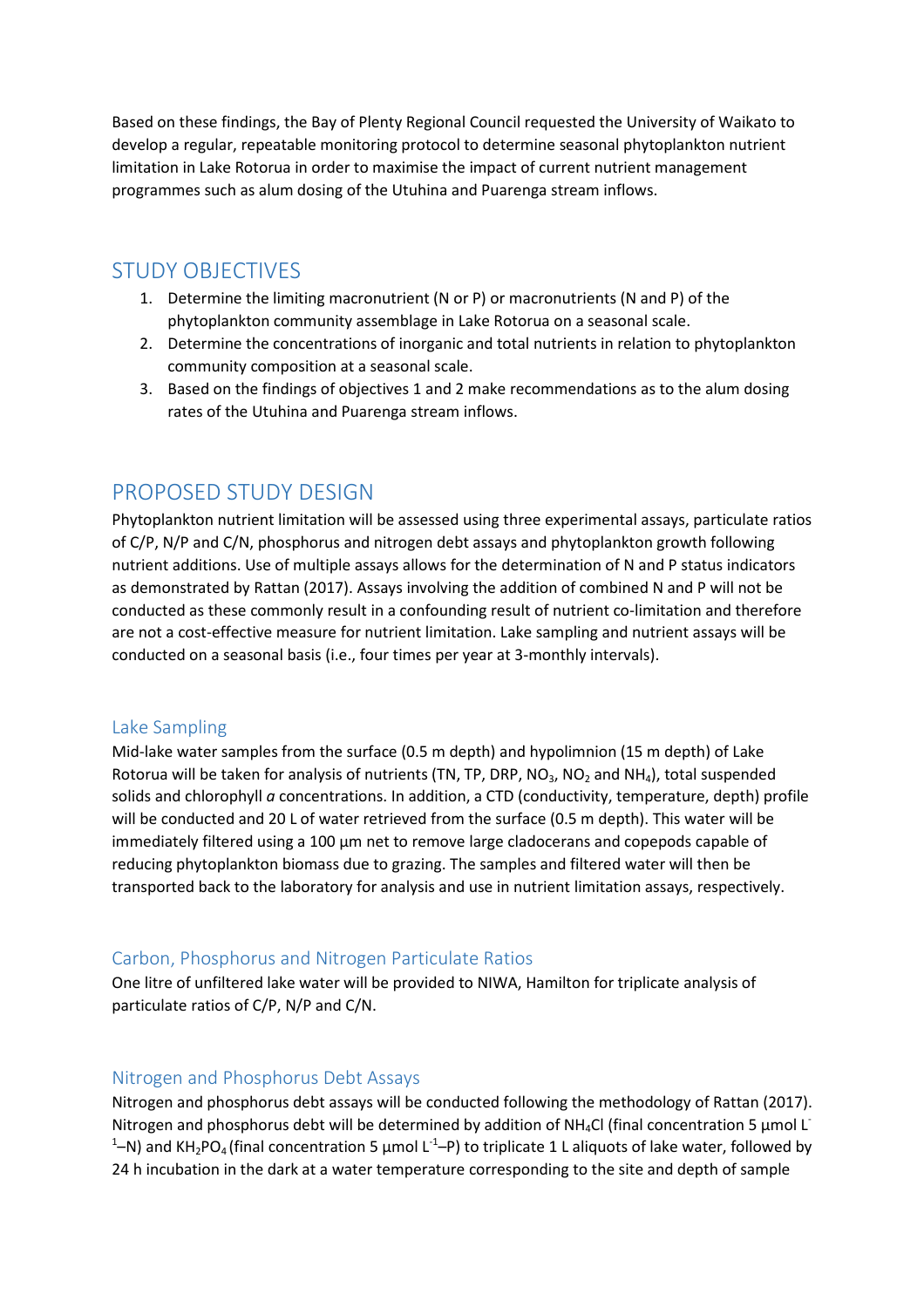collection. The experimental control will consist of triplicate 1 L lake water aliquots with no nutrient addition followed by 24 h dark incubation at a water temperature corresponding to the site and depth of sample collection. Nutrient and chlorophyll *a* concentrations will be measured at the beginning and end of the incubation.

Nitrogen debt and P debt will be calculated by the amount of N or P removed over the 24-h period normalised to the initial chlorophyll *a* concentration (Healey and Hendzel 1979).

#### Phytoplankton Growth Assay

Phytoplankton growth assays control and treatment aliquots will be incubated for 3 days under a single light intensity (100  $\mu$ mol m<sup>-2</sup>s<sup>-1</sup>) and a water temperature corresponding to the site and depth of sample collection. Twelve  $\mu$ mol K<sub>2</sub>HPO<sub>4</sub>–P L<sup>-1</sup> will be added to the +P treatment and 400  $\mu$ mol NaNO<sub>3</sub>–N L<sup>-1</sup> will be added to the +N treatment at the start of the incubation. Growth assays will be carried out under 12/12 h light/dark lighting provided by white LED strips with light diffused by a plexiglas acrylic sheet and light intensity monitored with a LI-COR light sensor.

Daily chlorophyll *a* concentrations will also be measured and chlorophyll *a* rate and yield limitation (sensu O'Brien, 1972) will be determined. Growth rate will be estimated by linear regression of the natural log of in vivo fluorescence versus time between days 0 and 3. Yield will be estimated from the concentration of chlorophyll *a* on day 3.

Phytoplankton species counts and biovolumes will be determined using 100 mL aliquots taken and preserved in Lugol's iodine from each replicate for identification and abundance count at day 0 and day 3. Samples will be observed under an inverted microscope using sedimentation chambers. Cell counts will be performed using the Utermöhl (1958) methodology, and phytoplankton identified to species level when possible. At least 100 individuals of the most frequent species or 400 individuals in total will be counted in random fields. Following the end of the incubation period all replicates will be sampled to determine total and dissolved nutrient concentrations.

## JUSTIFICATION AND LIMITATIONS OF STUDY DESIGN

Culturing and quantification of algal species to determine nutrient limitation have significant challenges. *In situ* experiments provide the benefit of being more representative of the environment but also provide logistical challenges with repeated sampling on a compact time-scale. Associated with this are difficulties in controlling factors such as light and temperature between replicates. Therefore, we have proposed a laboratory based approach that will reduce sampling costs, reduce chances of replicate contamination during incubation and sampling, and allow greater control of environmental variables. However, this does increase the risk of producing results not representative of the original environment, and therefore, extrapolation of laboratory results to understanding of nutrient limitation to larger scales (i.e., whole lake) must be conservative (Beardall et al. 2001).

In the proposed study mixed phytoplankton species taken from Lake Rotorua will used in determining nutrient limitation. Phytoplankton species are known to respond differentially to given nutrient concentrations and environmental conditions. This can lead to confounding results, for example, some cyanobacterial species are able to thrive under low N conditions by fixing atmospheric  $N_2$ , while other species may be limited in their ability to compensate for low N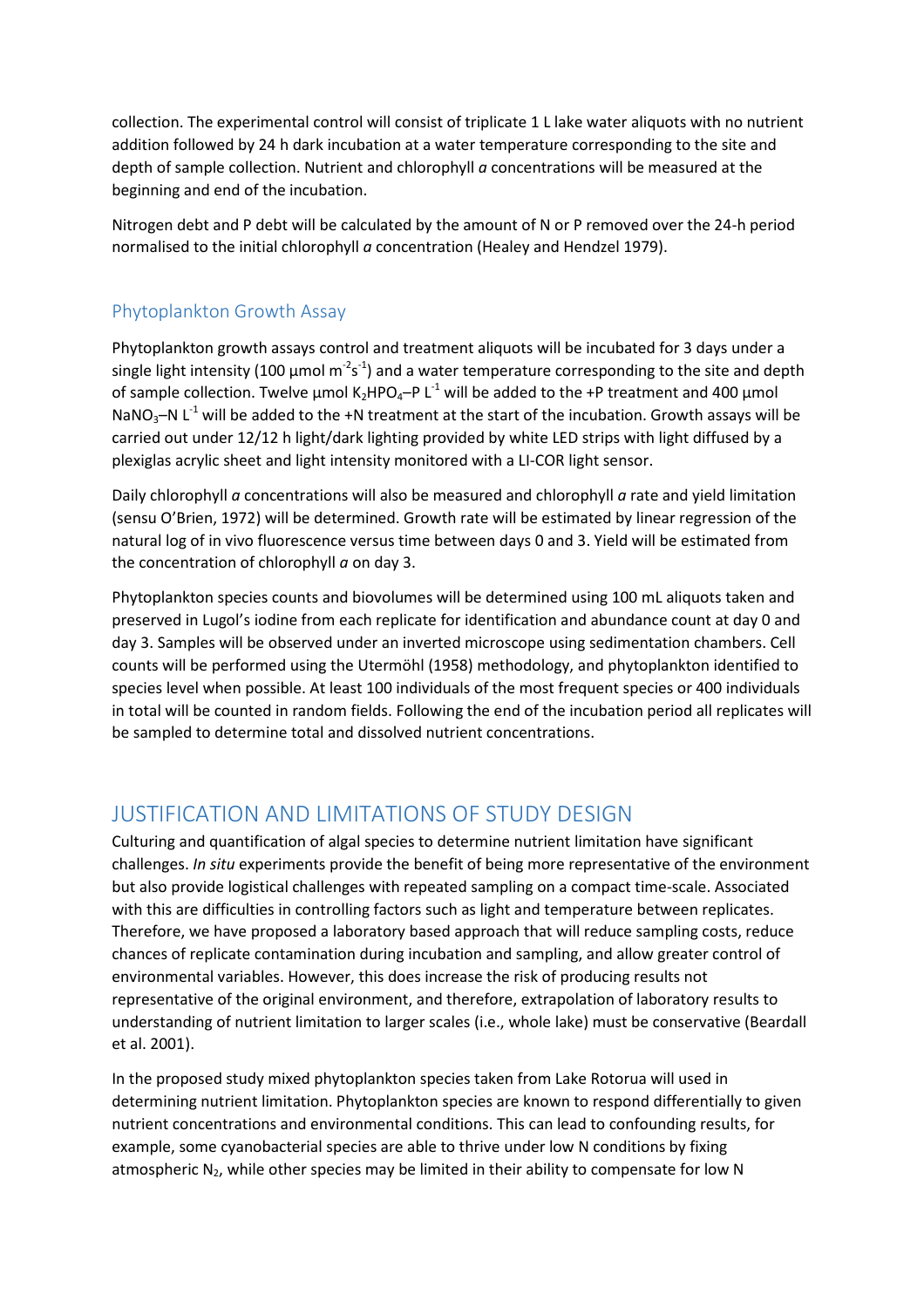concentrations. Similarly, diatoms may have sufficient N and P for growth but could be limited by silicate availability. Alternatively, environmental conditions such as light intensity may not be optimal for all phytoplankton species, resulting in a reduction or even inhibition of growth in some species (Beardall et al. 2001). Differential growth responses by phytoplankton under laboratory conditions may result in unexpected growth by some species or inhibition of growth which could confound interpretation of the results and increase uncertainty around recommendations for lake management.

Determination of phytoplankton growth presents a number of challenges. Phytoplankton biomass proxies using both *in vivo* and *in vitro* fluorescence quantification of chlorophyll *a* have been shown to be unreliable (Beardall et al. 2001; Kruskopf and Flynn 2006). This is due to variation in phytoplankton cell chlorophyll *a* content with regard species, stage of growth, nutrient status and colony formation among other factors (Kruskopf and Flynn 2006). Regardless, fluorescence quantification of chlorophyll *a* remains a commonly employed supporting measure in determining relative changes in phytoplankton biomass when coupled with cell enumeration. Direct determination of species abundance and biovolume is essential for assessment of nutrient limitation as it provides an absolute quantification of phytoplankton growth. However, phytoplankton species identification and enumeration requires a highly specialised skill set and is relatively time consuming resulting in elevated analysis costs. For this reason we have attempted to minimise the number of variables and replicates.

## **REFERENCES**

Abell JM, Özkundakci D, Hamilton DP (2010). Nitrogen and phosphorus limitation of phytoplankton growth in New Zealand lakes: implications for eutrophication control. *Ecosystems*, 13, 966-977.

Beardall J, Young E, Roberts S (2001). Approaches for determining phytoplankton nutrient limitation. *Aquatic sciences*, 63, 44-69.

Özkundakci D, Hamilton DP, Scholes P (2010). Effect of intensive catchment and in-lake restoration procedures on phosphorus concentrations in a eutrophic lake. *Ecological Engineering*, 36, 396-405.

Elser JJ, Bracken MES, Cleland EE, Gruner DS, Harpole WS, Hillebrand H, Ngai JT, Seabloom EW, Shurin JB, Smith JE. (2007). Global analysis of nitrogen and phosphorus limitation of primary producers in freshwater, marine and terrestrial ecosystems. *Ecology Letters* 10:1135–42.

Hamilton DP, McBride CG, Jones HFE (2014). Assessing the effects of alum dosing of two inflows to Lake Rotorua against external nutrient load reductions: Model simulations for 2001-2012. Environmental Research Institute Report 49, University of Waikato, Hamilton, 56 pp.

Healey FP, Hendzel LL (1979). Indicators of phosphorus and nitrogen deficiency in five algae in culture. *Canadian Journal of Fisheries and Aquatic Science* 36:1364–1369

Howarth RW, Marino R, Lane J, Cole JJ (1988). Nitrogen fixation in freshwater, estuarine, and marine ecosystems. 1. Rates and importance. *Limnology and Oceanography* 33:669–87.

Kruskopf M, Flynn KJ (2006). Chlorophyll content and fluorescence responses cannot be used to gauge reliably phytoplankton biomass, nutrient status or growth rate. *New Phytologist*, 169, 525-536.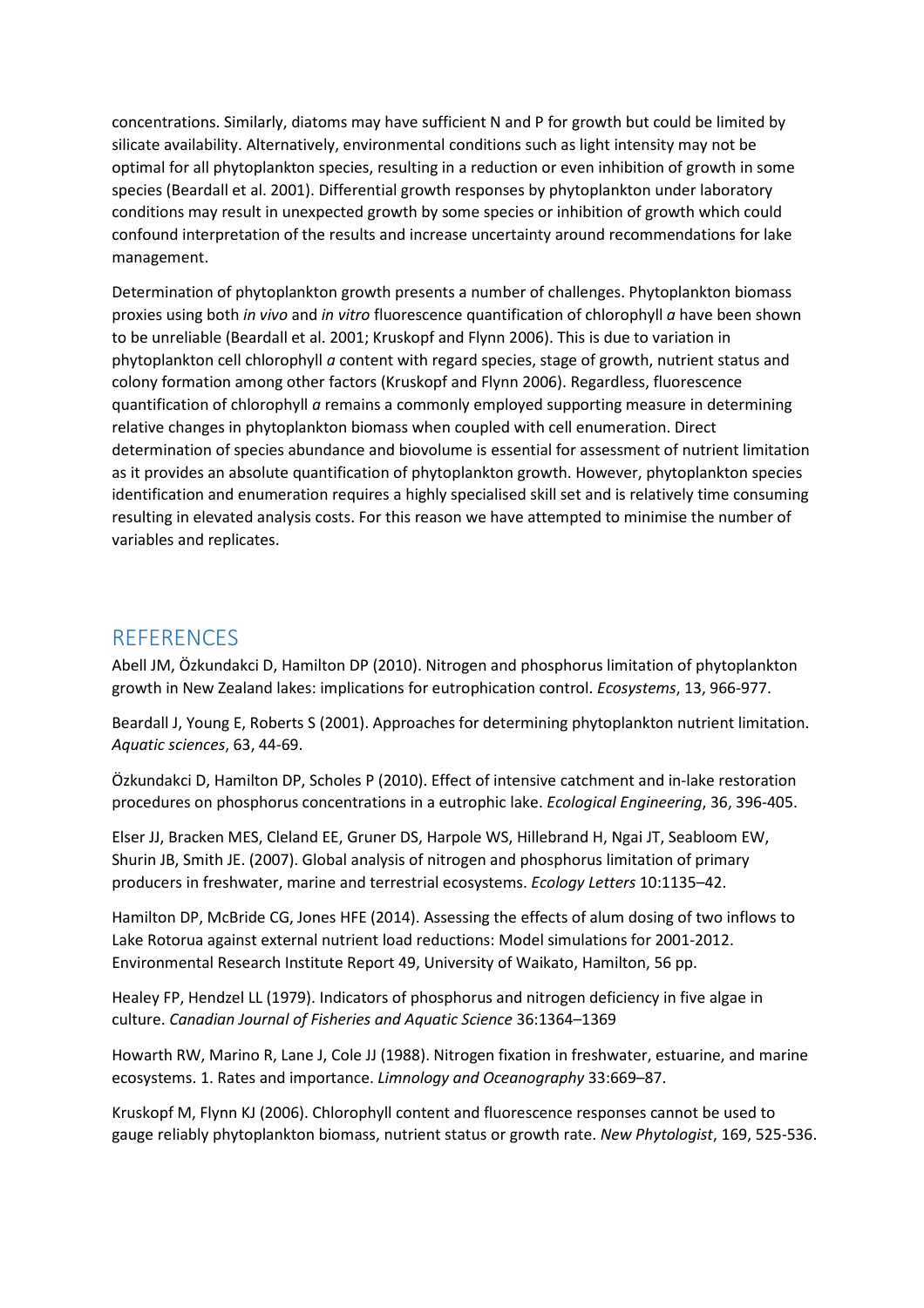Lewis WM, Wurtsbaugh WA (2008). Control of lacustrine phytoplankton by nutrients: erosion of the phosphorus paradigm. *International Reviews in Hydrobiology* 93:446–65.

O'Brien WJ (1972) Limiting factors in phytoplankton algae: their meaning and measurement. *Science*, 178, 616–617.

Paerl HW (2009). Controlling eutrophication along the freshwater-marine continuum: dual nutrient (N and P) reductions are essential. *Estuaries and Coasts* 32:593–601.

Rattan KJ (2017). Comparative analyses of physiological assays and chlorophyll a variable fluorescence parameters: investigating the importance of phosphorus availability in oligotrophic and eutrophic freshwater systems. *Aquatic Ecology* 51: 359-375.

Reitzel K, Hansen J, Andersen F Ø, Hansen KS, Jensen HS (2005). Lake restoration by dosing aluminum relative to mobile phosphorus in the sediment*. Environmental Science & Technology*, 39, 4134-4140.

Schindler DW (1974). Eutrophication and recovery in experimental lakes: implications for lake management. *Science* 184:897–9.

Schindler DW, Hecky RE, Findlay DL, Stainton MP, Parker BR, Paterson MJ, Beaty KG, Lyng M, Kasian SEM (2008). Eutrophication of lakes cannot be controlled by reducing nitrogen input: results of a 37 year whole-ecosystem experiment. *Proceedings of the National Academy of Science* 105:11254–8.

Scott JT, McCarthy MJ 92010). Nitrogen fixation may not balance the nitrogen pool in lakes over timescales relevant to eutrophication management. *Limnology and Oceanography* 55:1265–70.

Utermöhl, H. (1958). Zur vervollkommnung der quantitativen phytoplankton methodik.